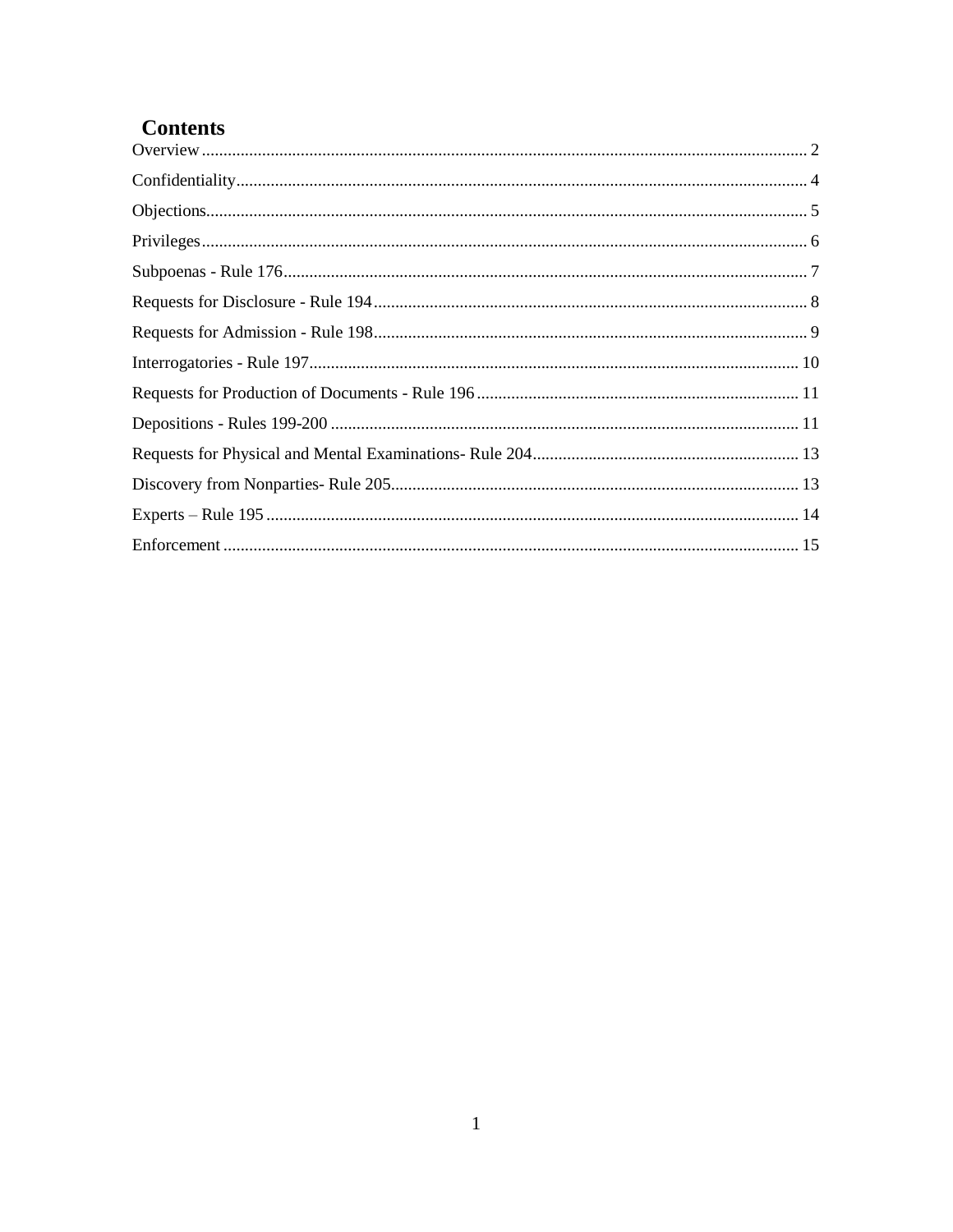# **SECTION 6 DISCOVERY**

#### November 2013

Ideally, discovery enables the parties to narrow the scope of the litigation, resolve a case informally, or prepare for trial by revealing the operative facts and evidence supporting each party's position. Limited time frames for resolving child protection suits make it critical for attorneys representing DFPS to be able to propound and respond to discovery efficiently and with an eye to the overall case strategy. This section is designed to give practitioners a working knowledge of the most common discovery issues encountered in child abuse and neglect litigation. While certain aspects of child protection litigation make some discovery methods more useful than others, the same rules apply as in any civil litigation.

#### <span id="page-1-0"></span>**Overview**

The scope of discovery legitimately includes any matter that is not privileged and is relevant to a claim or defense or reasonably calculated to lead to the discovery of admissible evidence. When the best interest of a child is at issue, this principle is generally applied broadly. Discovery can include:

- The names and contact information of persons with knowledge of relevant facts, and a brief statement of the person's connection to the case;
- The names and contact information of trial witnesses;
- Detailed information about testifying expert witnesses and any consulting expert whose opinions a testifying expert has reviewed;
- A description and other information about documents and tangible things;
- Contents of any settlement agreements;
- Written or recorded witness statements; and
- The opposing party's legal contentions and the factual bases for each.<sup>1</sup>

Virtually every Suit Affecting the Parent Child Relationship (SAPCR) filed by DFPS will be subject to Level 2 discovery. When this discovery level applies:

- Discovery begins when suit is filed and ends 30 days before trial;  $2^2$
- Interrogatories are limited to 25; and  $3$
- Depositions are limited to 50 hours for each side.  $4\overline{ }$

TEX. R. CIV. P. 192.3.

<sup>&</sup>lt;sup>2</sup> TEX. R. CIV. P. 190.3 (b)(1)(A) (for cases filed under the FAMILY CODE).

 $3$  TEX. R. CIV. P. 190.3(b)(3) (limit on interrogatories does not include requests to identify or authenticate documents, but each subpart of an interrogatory is counted separately).

 $4$  TEX. R. CIV. P. 190.3(b)(2) (unless one side has more than two experts).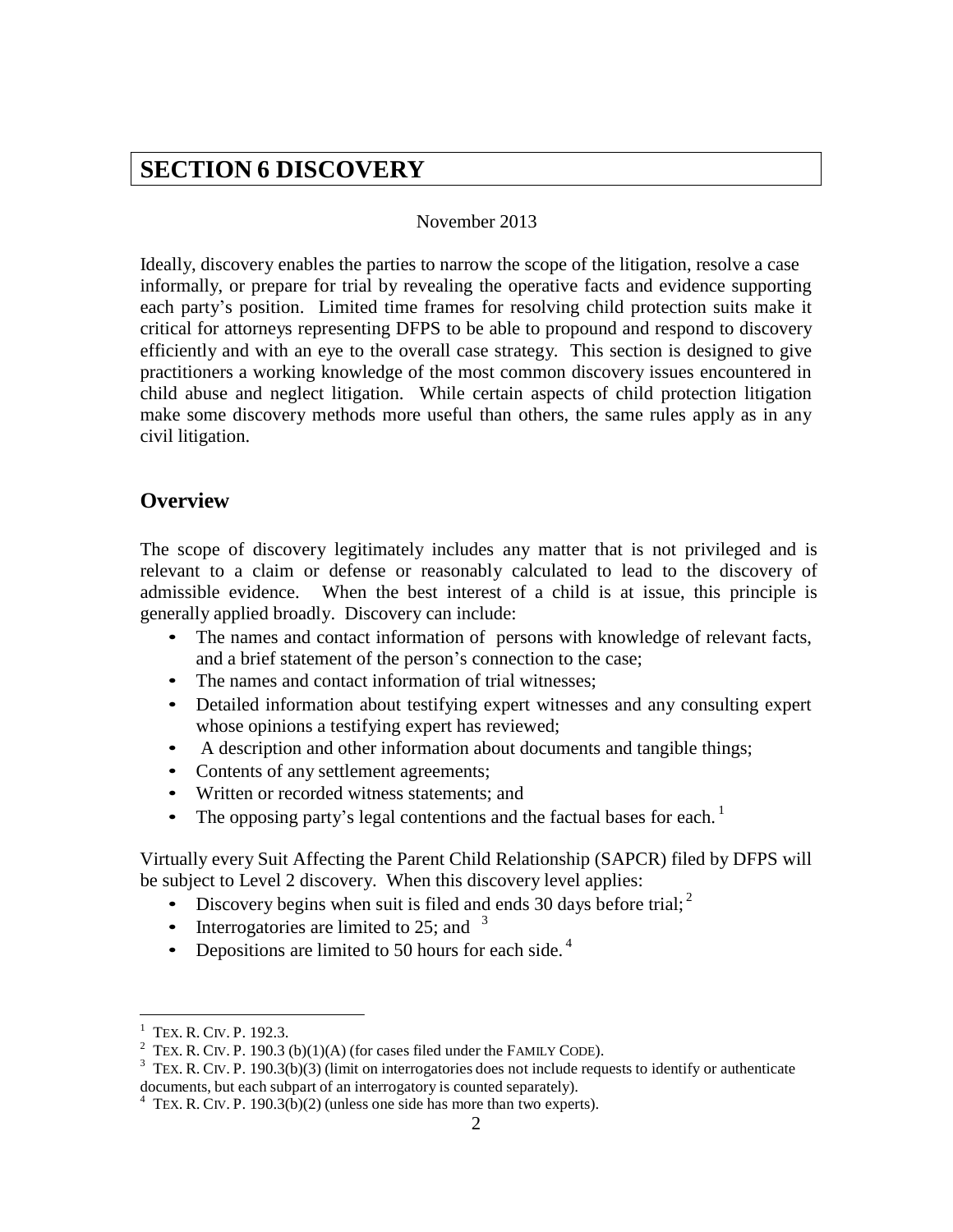A propounding party can maximize the value of discovery by strategically designing each discovery request to build on responses from the previous requests. Similarly the process of marshalling relevant information to respond to discovery often benefits the responding party by facilitating an assessment of the strengths and weaknesses of a case.

The duty to supplement or amend discovery responses requires a further response to correct or complete a response within a reasonable time after a party becomes aware of the need for further response. A supplementary response made less than thirty (30) days before trial is presumed not to be reasonably prompt.<sup>5</sup>

In summary, the discovery rules provide:

- Except as specifically prohibited, the parties may enter into a Rule 11 agreement or the court may order modification to discovery procedures for good cause;<sup>6</sup>
- All discovery requests, notices, objections and responses (except interrogatory responses in most instances, see below) must be signed by the attorney of record or an unrepresented party;  $^7$
- The signature of an attorney or party on a response to a request for disclosure certifies that to the best of the signer's knowledge, information and belief, the disclosure is complete and correct at the time it is made;<sup>8</sup>
- The signature of an attorney or party on a discovery request, notice, response or objection is a certification that to the best of the signer's knowledge, information and belief, after reasonable inquiry, the document is consistent with the applicable rules of civil procedure (or a good faith extension of same), has a good faith factual basis, is not made for any improper purpose and is not unreasonable or unduly burdensome; <sup>9</sup> and
- Before bringing a motion to compel discovery, the moving party must certify that a good faith effort was made to resolve the dispute without court intervention.<sup>10</sup>

Generally, discovery requests and responses are not filed with the court, with the exception of:

- Discovery requests, deposition notices, and subpoenas served on nonparties;
- Discovery motions and responses to motions;
- Rule 11 agreements regarding discovery;
- Discovery the court orders to be filed;
- Discovery filed in support of or in opposition to a motion or similar court proceeding; and
- Discovery materials necessary for an appeal.<sup>11</sup>

 $<sup>5</sup>$  TEX. R. CIV. P. 193.5(b).</sup>

 $6$  TEX. R. CIV. P. 191.1.

 $7$  TEX. R. CIV. P. 191.3(a).

 $8^8$  TEX. R. CIV. P. 191.3(b).

 $9$  Tex. R. Civ. P. 191.3(c).

<sup>10</sup> TEX. R. CIV. P. 191.2.

 $11$  TEX. R. CIV. P. 191.4(b),(c).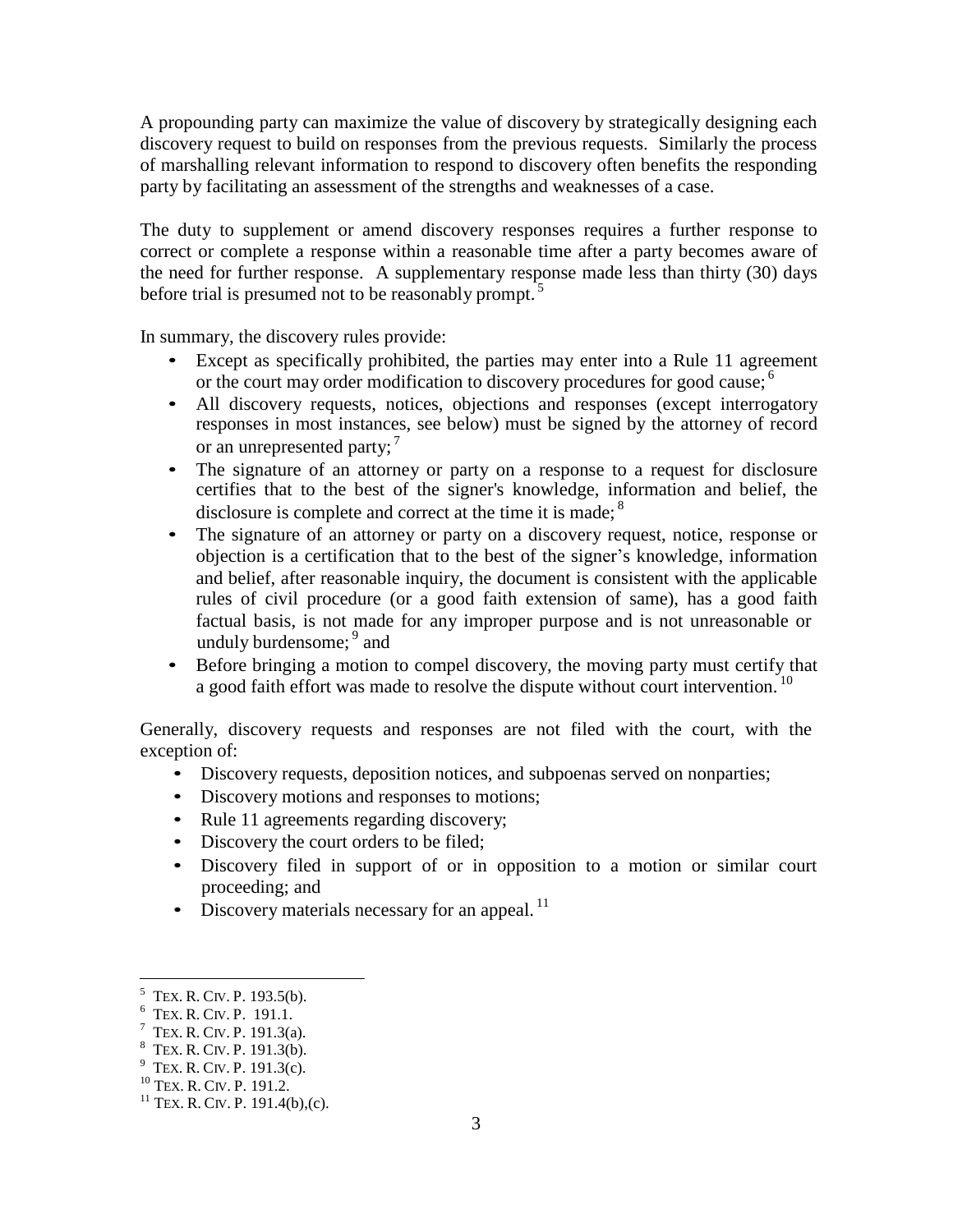Discovery that is not filed with the court must be retained during trial and any appeal commenced within six months after the judgment is signed.  $^{12}$ 

#### *TIP:*

It is not uncommon for DFPS to provide a redacted copy of a CPS file to a party without a formal discovery request. This is authorized and can be an efficient way to share information. Attorneys do need to be aware that this type of exchange of information does not obviate the need to comply with a formal discovery request or with local rules or practices.

## <span id="page-3-0"></span>**Confidentiality**

Confidentiality provisions require redacting of DFPS documents in response to a discovery request to edit material that is not subject to release. In general, DFPS must withhold:

- All reports of alleged abuse or neglect and the identity of the reporter;  $13$
- The files, reports, audio and videotapes, and documents generated pursuant to an investigation, with limited exceptions;  $14$  and
- Records obtained by DFPS from another source, if release to the requestor is prohibited by state or federal law. 15

Identifying information regarding the following persons must also be redacted:

- Reporters of abuse and neglect;
- A child's biological family;
- Any previous adoptive family; and
- Other DFPS clients.

A release is also prohibited if it would interfere with an ongoing criminal investigation or prosecution. <sup>16</sup>

Exceptions to the general confidentiality requirements apply to the following persons:

• Parent/ Conservator/Guardian**:** Otherwise confidential case records are subject to release to the parent, conservator, or guardian of a child who was an actual or

 $12$  TEX. R. CIV. P. 191.4(d).

<sup>&</sup>lt;sup>13</sup> TEX. FAM. CODE  $$261.201(a)(1)$ .

<sup>&</sup>lt;sup>14</sup> TEX. FAM. CODE  $\S 261.201(a)(2)$ .

<sup>&</sup>lt;sup>15</sup> 40 TAC §700.204(b). This includes but is not limited to: medical records subject to the MEDICAL PRACTICES ACT, TEXAS CIVIL STATUTES, ART. 4413 4495b (unless release is authorized under §5.08); HIV information (unless release is authorized under Ch. 81 of HEALTH & SAFETY CODE); criminal history or arrest records obtained from law enforcement (unless release specifically authorized by state or federal law); adult or juvenile probation records, including juvenile arrest records (unless release specifically authorized by state or federal law); and polygraph exam reports (unless release specifically authorized by the POLYGRAPH EXAMINERS ACT, TEXAS CIVIL STATUTES, ART. 4413 (29cc), §19A.

 $16$  40 TAC §700.203(f).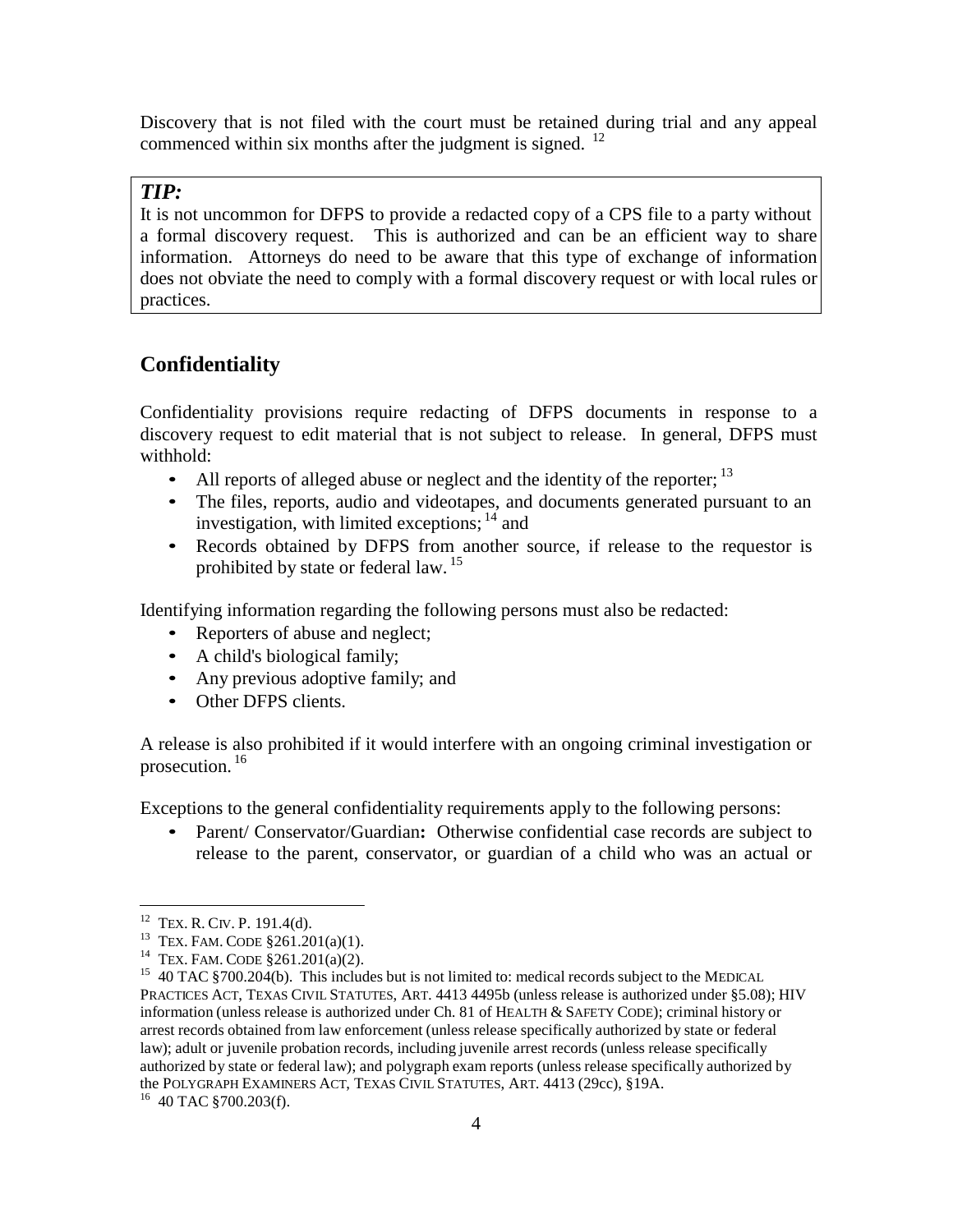alleged victim of abuse or neglect, pursuant to a proper request and after redaction of information not subject to release; <sup>17</sup>

- Alleged Perpetrator: Otherwise confidential case records are subject to release to an alleged or designated perpetrator, whether or not the person is a parent of a victim, as long as the records are redacted.  $18$  Such a release is limited to records developed during the investigation and does not include records related to services provided to a child or family;
- Adoptive Parents: The adoptive or prospective adoptive parents of a child who was the subject of a child abuse investigation are entitled to all records regarding the child's history. The records must be edited to protect the identity of the biological parents (unless this information is already known or is readily available); <sup>19</sup> and
- Participant in Child Abuse Investigation: A person who does not qualify for access to child abuse records under the above exceptions, but who participated in some manner in a child abuse investigation, is entitled to access the case records directly pertaining to his or her involvement in the case.  $^{20}$

A court may order disclosure of otherwise confidential information either on motion by a party or on the court's own motion, following a noticed hearing, if the court finds the release essential to the administration of justice and not likely to endanger life or safety of the child, a reporter of abuse or neglect, a person involved in the investigation or a caretaker of the child. <sup>21</sup> In the context of an administrative law proceeding concerning a professional's license or certification or an educator's credential, an administrative law judge is also authorized to order disclosure of confidential information after a noticed hearing, if the requisite findings under TEXAS FAMILY CODE § 261.201 (b)(3) are made.<sup>22</sup> The identity of the reporter of abuse or neglect must be redacted prior to any release under this provision.

In addition, specific information regarding a child fatality under investigation by DFPS which would otherwise be confidential is subject to release.<sup>23</sup> The information to be provided varies depending on the circumstances, but in all cases redaction of certain information is required.  $^{24}$ 

## <span id="page-4-0"></span>**Objections**

A responding party objecting to written discovery must:

- Limit objections to those with a good faith factual and legal basis;
- Object on or before the deadline for a response; and

<sup>&</sup>lt;sup>17</sup> 40 TAC §700.203(b).

<sup>&</sup>lt;sup>18</sup> 40 TAC §700.203(c).

 $19$  40 TAC §700.203(d).

 $20$  40 TAC §700.203(e).

<sup>&</sup>lt;sup>21</sup> TEX. FAM. CODE  $$261.201(b),(c)$ .

<sup>&</sup>lt;sup>22</sup> TEX. FAM. CODE  $$261.201(b)-(1)$ .

<sup>&</sup>lt;sup>23</sup> TEX. FAM. CODE §261.203.

<sup>24</sup> TEX. FAM. CODE §261.203(e).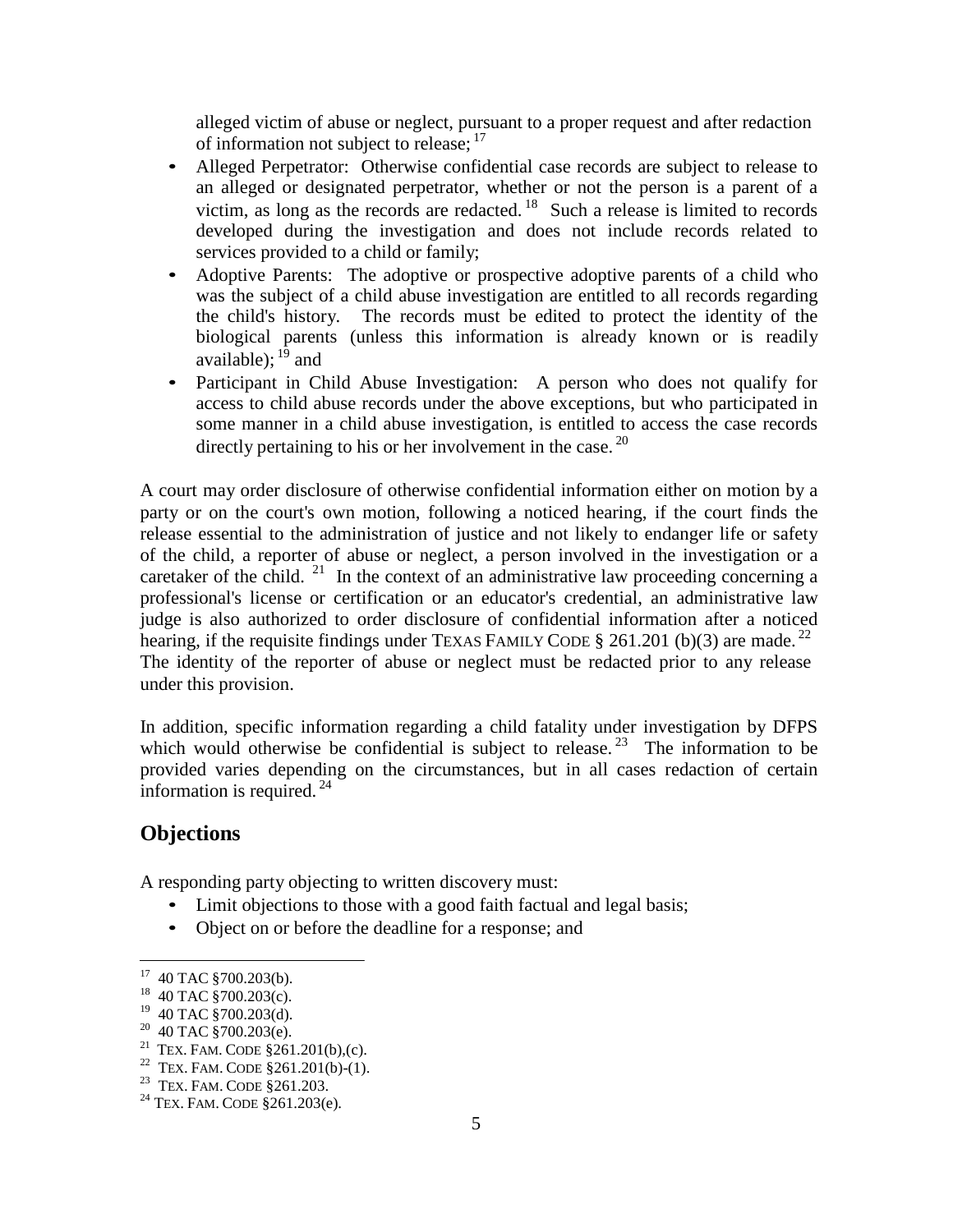• Respond to the non-objectionable portion of a discovery request.  $^{25}$ 

The responding party may add a new objection when amending or supplementing a discovery response if the objection did not apply to the initial response.  $26$  The fact that new objections can be raised with an amended or supplemental response makes it unnecessary to anticipate future objections in a discovery response.

Common objections include:

- Not relevant or reasonably calculated to lead to the discovery of admissible evidence;<sup>27</sup>
- Discovery is obtainable from another source that is less burdensome;  $^{28}$  and
- Improper procedure (*e.g*., exceeds allowable number of interrogatories, inadequate notice of subpoena duces tecum).

## <span id="page-5-0"></span>**Privileges**

In the context of child abuse litigation, evidence cannot be excluded on the basis of privilege, except in the case of attorney client communications.<sup>29</sup>

To assert a privilege a party must:

- State that responsive information has been withheld;
- Identify the request it relates to; and
- State the privilege that is asserted.  $30$

Commonly invoked privileges in child abuse litigation include those related to:

- Mental health records:
- Drug and alcohol abuse records; 31
- Attorney-client;  $32$  and
- Work product.  $33$

The identity, mental impressions, and opinions of a consulting expert are privileged, unless the consulting expert's opinions or impressions are provided to a testifying expert.  $34$ 

<sup>&</sup>lt;sup>25</sup> TEX. R. CIV. P. 193.2.

<sup>&</sup>lt;sup>26</sup> TEX. R. CIV. P. 193.2 (d).

<sup>&</sup>lt;sup>27</sup> TEX. R. CIV. P. 192.3 (a); Tex. R. Evid. 401.

 $28$  TEX. R. CIV. P. 192.4 (a).

<sup>29</sup>TEX. FAM. CODE §261.202; *Bordman v. State*, 56 S.W. 3d 63 (Tex. App.—Houston [14th Dist.] 2001, pet. ref'd) (confession regarding sexual assault of children admissible under TEX. FAM. CODE §261.202, which creates an exception to clergy communication privilege).

<sup>&</sup>lt;sup>30</sup> TEX. R. CIV. P. 193.3(a).

 $31$  42 C.F.R. §2.1(a). 2.2 (a).

 $32$  TEX. R. EVID.  $503(b)$ .

<sup>33</sup> TEX. R. CIV. P. 192.5(b).

<sup>34</sup> TEX. R. CIV. P. 192.3 (e).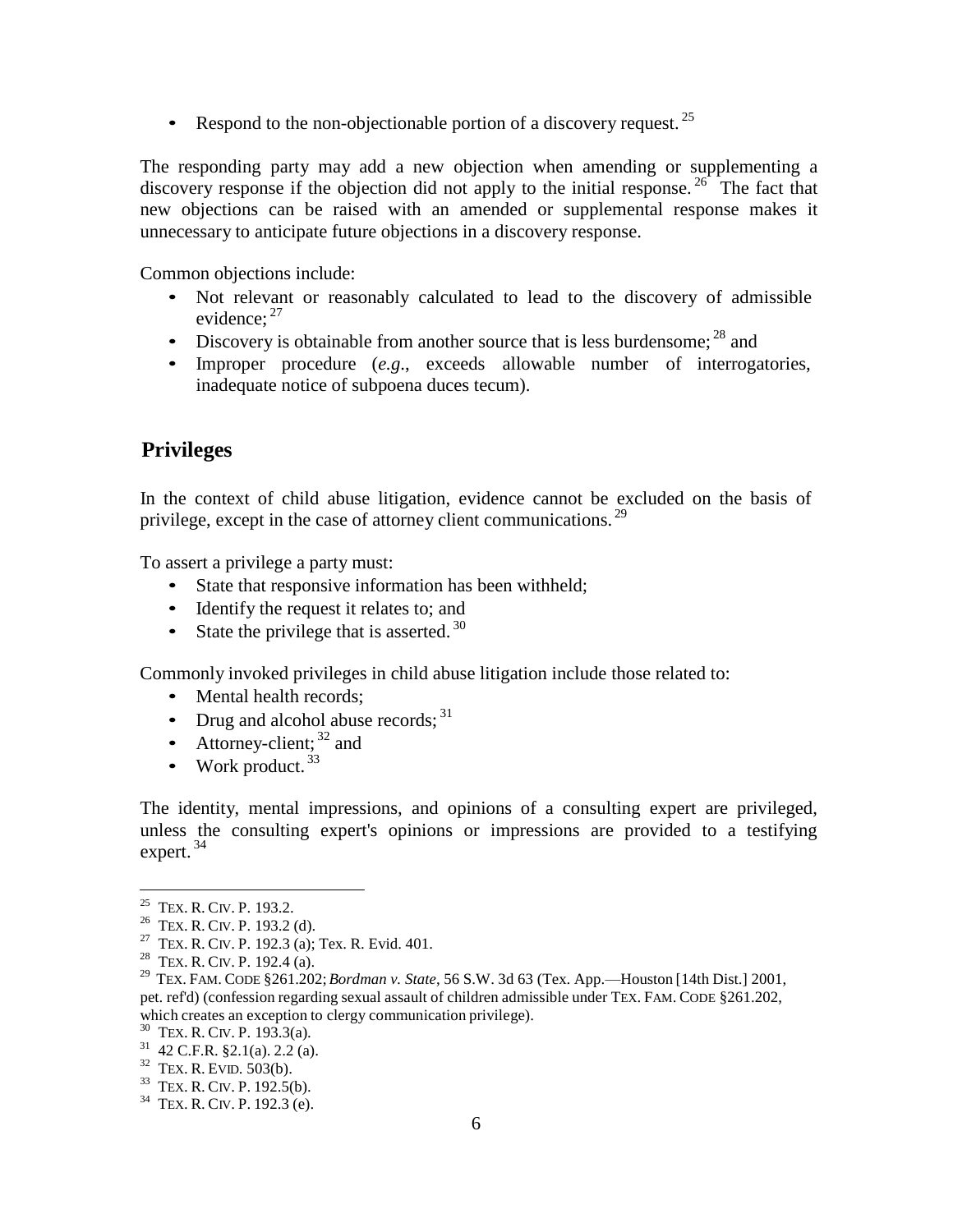Relevant exceptions to the privilege attached to mental health records include: (1) where a parent signs a waiver or release permitting CPS to access these records; (2) for courtordered psychological examination, if the judge finds the patient was informed that communications would not be privileged and (3) in any proceeding regarding abuse or neglect of a resident of an institution as defined by Health and Safety Code §242.002.<sup>35</sup>

#### *TIP:*

Ask the court to inform the parties in court that communications made in the course of a court-ordered psychological examination will not be privileged.

One method of accessing mental health and substance abuse and alcohol treatment records is to obtain written releases from the parents. Note that many mental health providers (including most state facilities in Texas) require their own release for records and will not accept a general release signed by a parent. Another option some DFPS litigators use is to routinely is to make a motion for a court order authorizing DFPS to obtain records from specific providers, which can then be attached to a subpoena. <sup>36</sup> While courts frequently direct parents to sign releases to allow access to these records, if a parent is unavailable, or if the provider deems the release too old to be effective by the time it is used, attaching a court order to a request for records will save time.

#### *TIP:*

A party who inadvertently produces privileged material does not waive the privilege if, within 10 days or a shorter time ordered by the court after discovery of the error, the producing party amends the response, identifies the material produced and the privilege asserted. This "snap-back" provision requires the requesting party to return the specified material and any copies.<sup>37</sup>

#### <span id="page-6-0"></span>**Subpoenas - Rule 176**

Subpoenas are a common tool used to obtain testimony from parties and nonparties, either for discovery or for trial. Careful compliance with all technical prerequisites is essential to avoid an objection or a flaw that precludes enforcement.<sup>38</sup>

A subpoena:

• May be issued by the clerk of court, an attorney, or an officer authorized to take depositions;  $39$ 

<sup>&</sup>lt;sup>35</sup> TEX. R. EVID. 510 (d)(2),(4)(6).

<sup>&</sup>lt;sup>36</sup> See Practice Guide, SECTION 13 TOOLS, Evidence, Motion and Order to Authorize Disclosure of Records and Confidential Communication. This is a noticed motion, in contrast with a request for an Order in Aid of Investigation, which is filed as an ex parte motion.

<sup>&</sup>lt;sup>37</sup> TEX. R. CIV. P. 193.3(d).

<sup>&</sup>lt;sup>38</sup> TEX. R. CIV. P. 176.1; 176.2.

<sup>39</sup> TEX. R. CIV. P. 176.4.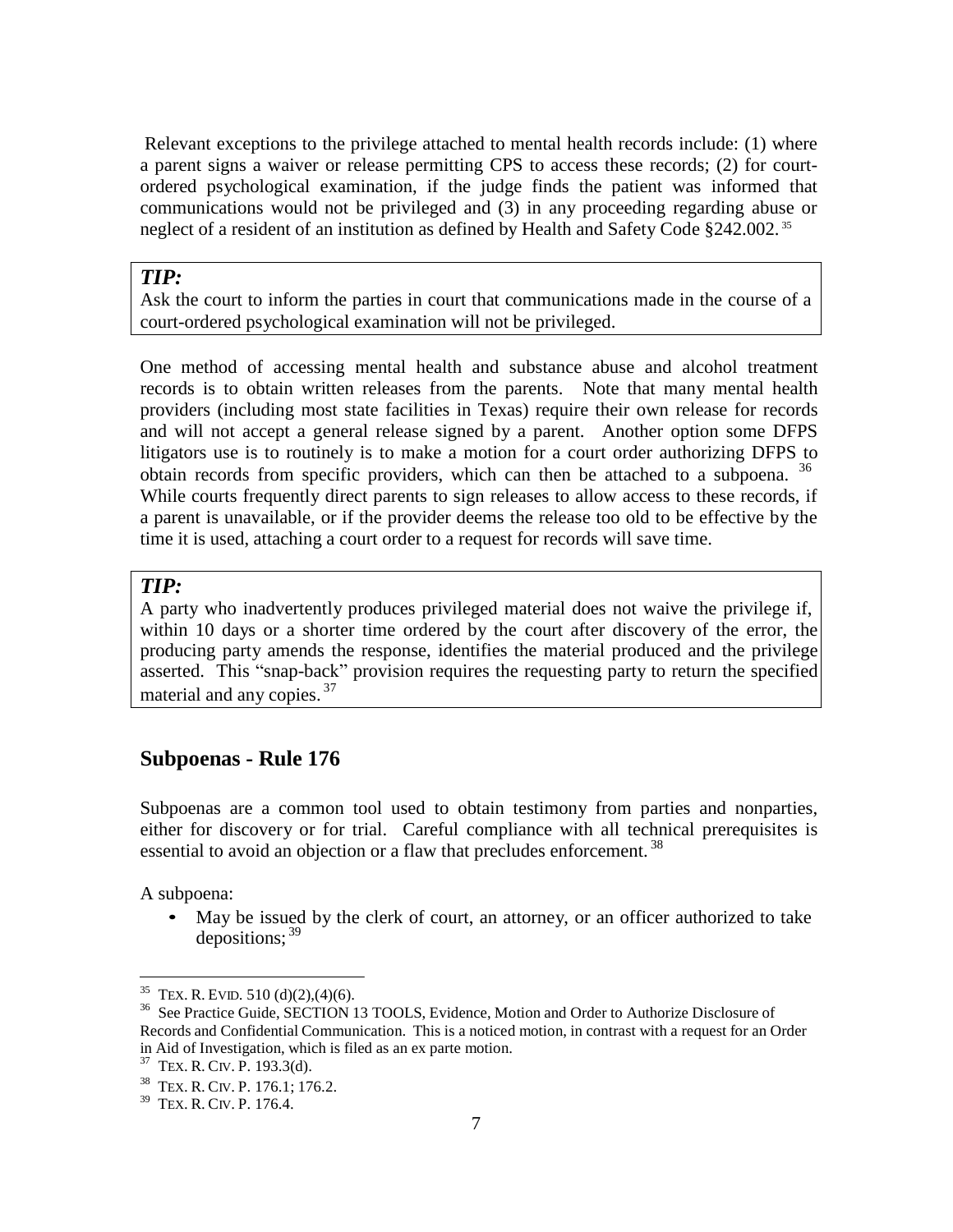- May be served by a sheriff, constable, or any person age 18 or older who is not a party to the action; <sup>40</sup>
- May be served on a party's attorney of record; and  $41$
- May not require a witness to appear in a county more than 150 miles from where the witness resides or is served. $4$

The best practice is to serve subpoenas early enough to avoid the anxiety of a last minute effort to serve a subpoena. The party serving a subpoena must tender the witness fees at time of service but as a state agency DFPS is entitled to a special rate of \$1.00 a day plus reimbursement for specific expenses.  $43$  Proof of service must be made by filing either the witness's signed memorandum showing acceptance of the subpoena or a statement showing the date, time and manner of service signed by the person who served notice.<sup>44</sup>

A person served with a subpoena can request a protective order if the subpoena seeks information that is privileged or otherwise objectionable.<sup>45</sup> DFPS has adopted detailed policy governing procedures for handling subpoenas served on individual staff or the agency.  $46$ 

If confidential DFPS records are sought in litigation in which DFPS is not a party, it may be necessary to file a motion to quash or a motion for protective order or for an in camera inspection. If there is a dispute as to a claim of privilege, the person asserting the privilege has the burden to prove the claim of privilege.  $47$ 

#### <span id="page-7-0"></span>**Requests for Disclosure - Rule 194**

Requests for disclosure are often most effective at the outset of a case. Requests for disclosure can be used to obtain information about potential parties, paternity, persons with knowledge of the facts, identity of expert witnesses, legal theories, and witness statements. Operative restrictions applicable to requests for disclosure include:

- No work product privilege applies to responses;  $48$
- Requests can only be made to a party;  $49$
- Requests must be filed 30 days before the applicable deadline for discovery;  $50$ and

 $^{40}$  TEX. R. CIV. P. 176.5(a).

<sup>&</sup>lt;sup>41</sup> TEX. R. CIV. P. 176.5.

<sup>&</sup>lt;sup>42</sup> TEX. R. CIV. P. 176.3.

<sup>43</sup>TEX. CIV. PRAC. & REM. CODE §22.003.

<sup>&</sup>lt;sup>44</sup> TEX. R. CIV. P 176.5 (b).

<sup>&</sup>lt;sup>45</sup> TEX. R. CIV. P. 176.6 (e).

<sup>&</sup>lt;sup>46</sup> DFPS Subpoena Policy and Procedures, OP-4105, January 2, 2012, available at: [http://www.dfps.state.tx.us/handbooks/Operating\\_Policy/OP-4105\\_Subpoena.asp](http://www.dfps.state.tx.us/handbooks/Operating_Policy/OP-4105_Subpoena.asp)

TEX. R. CIV. P. 193.4 (a).

<sup>&</sup>lt;sup>48</sup> TEX. R. CIV. P. 194.5.

<sup>&</sup>lt;sup>49</sup> TEX. R. CIV. P. 194.1.

<sup>&</sup>lt;sup>50</sup> TEX. R. CIV. P. 194.1.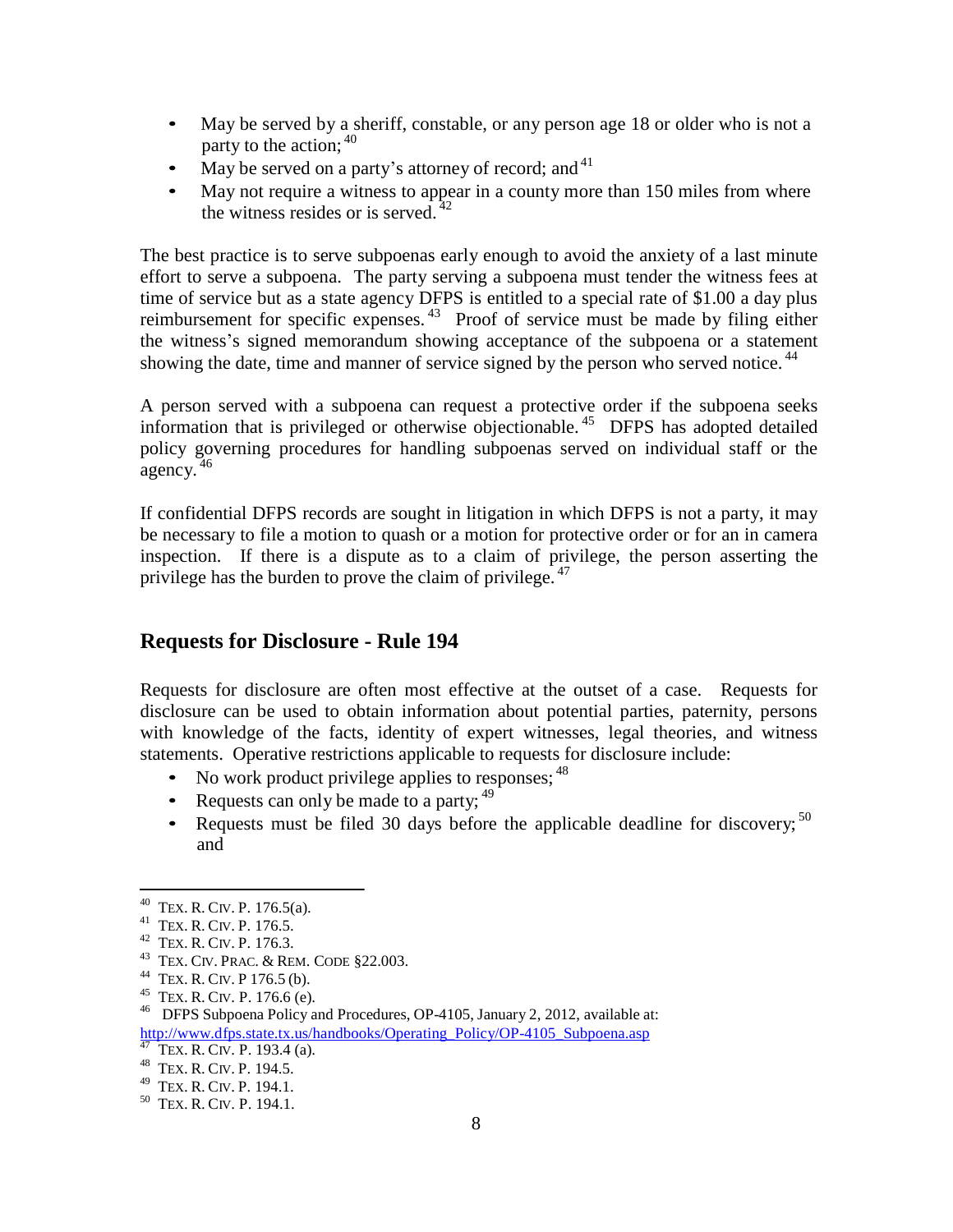• Responses are due 30 days after the request is served, unless a request is served before the defendant's answer is due; then the response is due 50 days after a request is served. <sup>51</sup>

A request for disclosure can used to obtain significant information including:

- Names of parties;
- Names and contact information of potential parties;
- Names of persons with knowledge of facts and a brief statement of each person's connection with the case;
- Legal theories and factual basis of a party's claims and defenses;
- Specific information about testifying experts;
- Any discoverable settlement agreements; and
- Any discoverable witness statements.  $52$

If responsive documents are voluminous, the responding party may designate a time and place to produce the documents for inspection instead of producing copies with a response.<sup>53</sup> No objections or work product assertion is permitted.<sup>54</sup> If a disclosure regarding legal theories and the factual bases for each is amended or supplemented, the original response is not admissible and cannot be used for impeachment.<sup>55</sup>

#### <span id="page-8-0"></span>**Requests for Admission - Rule 198**

Requests for admission are often most useful to obtain factual information for further discovery or to impeach a party at trial. Furthermore, in a case in which you believe that you will have to defend against a motion for summary judgment, requests for admission can be used as evidence to attach to your response. In Level 2 discovery, thereis no limit on the number of requests for admission permitted..<sup>56</sup> Requests for admissions can be useful in a CPS case to ascertain information regarding:

- Parentage;
- A parent's awareness of conditions or facts;
- The identity of relatives or possible placements; or
- Substance abuse history and treatments.

Because the Rules of Civil Procedure do not limit the attorney to one set of request for admissions, the attorney can use requests later in the case to get the parent(s) to admit to specific relevant facts such as:

- Missed visitations (by date);
- Failure to attend appointments for services (by provider and date);

<sup>&</sup>lt;sup>51</sup> TEX. R. CIV. P. 194.3.

<sup>&</sup>lt;sup>52</sup> TEX. R. CIV. P. 194.2.

<sup>&</sup>lt;sup>53</sup> TEX. R. CIV. P. 194.4.

<sup>&</sup>lt;sup>54</sup> TEX. R. CIV. P. 194.5.

<sup>&</sup>lt;sup>55</sup> TEX. R. CIV. P. 194.6.

<sup>56</sup> TEX. R. CIV. P. 190.3.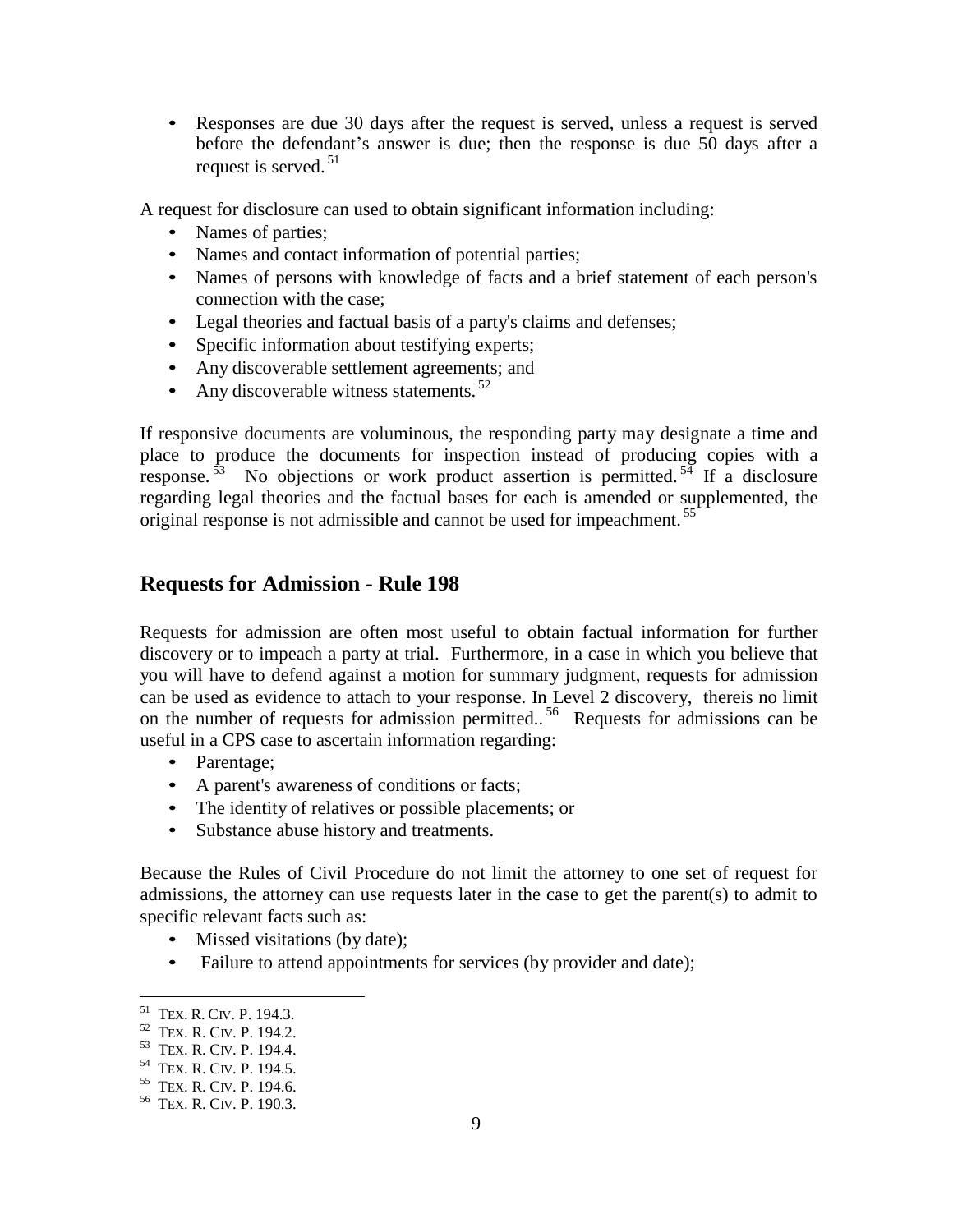- Housing locations;
- Employment history:
- Paramour or dating relationships; and
- Verification of drug test results (by date).

Requests for admission:

- May request an admission regarding statements of opinion or fact, application of law to fact, or the genuineness of any documents; and
- Must be served at least 30 days before the end of the discovery period.<sup>57</sup>

A response to Requests for Admission:

- Must specifically admit or deny the request, or explain in detail why it is not possible to admit or deny, unless an objection is stated or a privilege asserted; <sup>58</sup>
- Is due within 30 days of service (or 50 days if the request is served before the answer is due  $\chi^{59}$  and
- Conclusively establishes any admission, subject to the court's authority to permit withdrawal or amendment for good cause if the opposing party will not be unduly prejudiced and the presentation of the merits of the case will benefit.  $60$

Failure to respond timely will result in admissions being deemed admitted. <sup>61</sup>

While the Rules of Civil Procedure no longer require a motion to deem requests for admissions admitted, it is good practice (unless specifically prohibited by your court) to file any request for admissions that are admitted or any sets of request for admissions that are not answered with the District Clerk so that the judge may take judicial notice of the admission in a bench trial or so instruct the jury that the specific fact has been admitted.

#### <span id="page-9-0"></span>**Interrogatories - Rule 197**

Under a Level 2 discovery plan, parties are allowed a maximum of 25 interrogatories or a total of 25 discrete subparts. Interrogatories are useful in seeking specific information regarding details of specific events, occurrences, or legal contentions. The responding party must respond to the interrogatories within 30 days unless the interrogatories are propounded before a respondent's answer is due, in which case the respondent has 50 days to respond.  $62$  The responding party (as opposed to the attorney) must sign and verify answers to interrogatories, except:

Answers based on information from other persons, which the response indicates; and

<sup>&</sup>lt;sup>57</sup> TEX. R. CIV. P. 198.1.

<sup>&</sup>lt;sup>58</sup> TEX. R. CIV. P. 198.2(b).

<sup>&</sup>lt;sup>59</sup> TEX. R. CIV. P. 198.2(a).

<sup>&</sup>lt;sup>60</sup> TEX. R. CIV. P. 198.3.

 $61$  TEX. R. CIV. P. 198.2(c).

 $62$  TEX. R. CIV. P. 197.2(a)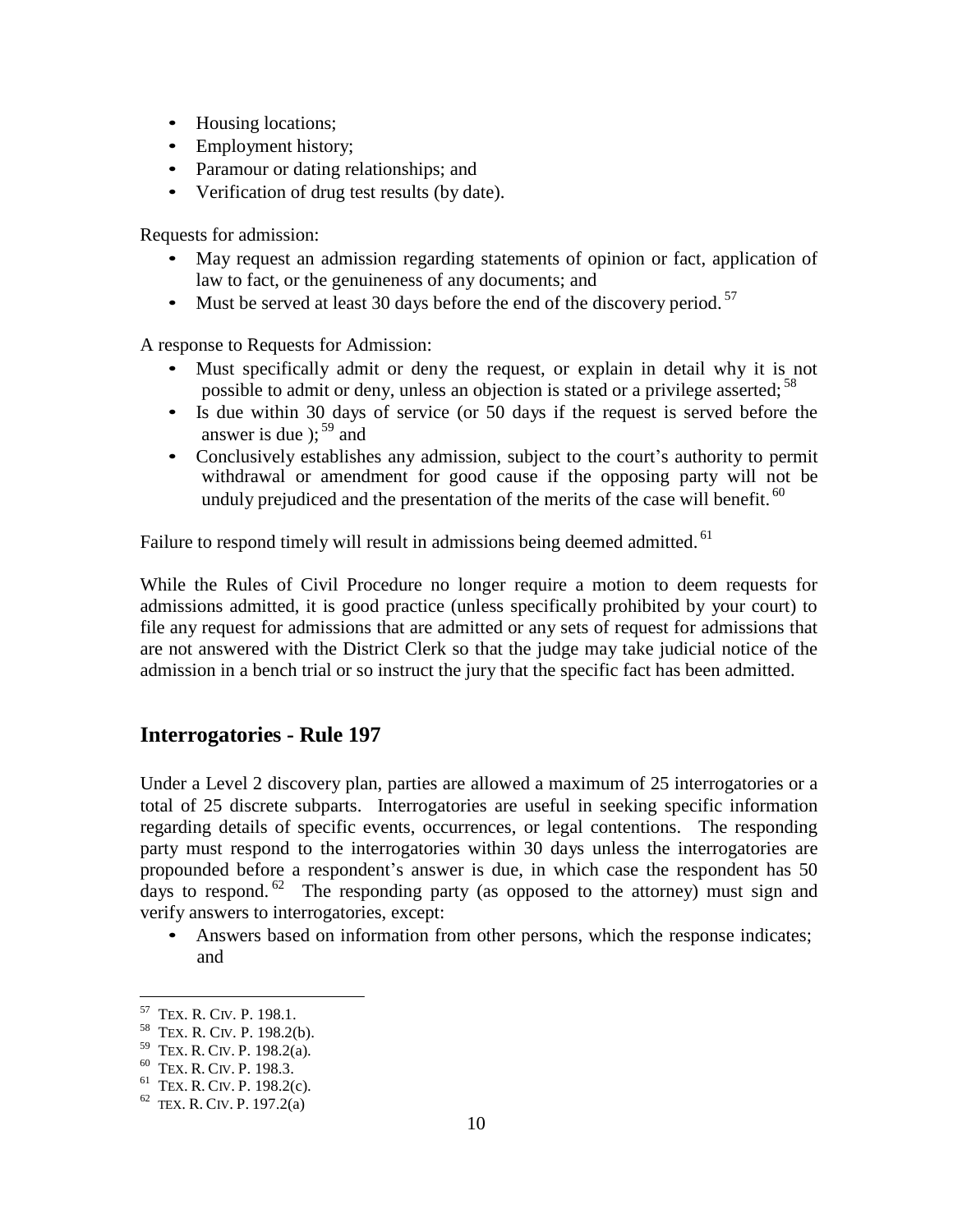• Interrogatories regarding persons with knowledge of relevant facts, trial witnesses, and legal contentions.<sup>63</sup>

## *TIP*:

If a party responds to a request for the identity of persons expected to testify at trial with a list of all persons with knowledge of relevant facts, ask the court to require the opposing party to identify those persons actually intended to serve as trial witnesses.

## <span id="page-10-0"></span>**Requests for Production of Documents - Rule 196**

Production requests can be useful in seeking information relating to income verification, documents that support a party's contentions, and criminal convictions. A request for production of documents must:

- Sufficiently describe the item or category of items requested;
- Be served at least 30 days before the end of the discovery period; and
- Specify a reasonable time and place for the response.  $64$

If the request seeks medical or mental health records from a non-party, the request must be served on a nonparty in compliance with Rule 21a, with limited exceptions.<sup>65</sup>

The responding party:

- May produce copies in lieu of originals (unless the issue of authenticity is raised);
- May retain originals and permit access for inspection and copying; and
- Must produce documents as they are maintained in the usual course of business or organized to correspond to categories in the request.<sup>66</sup>

## <span id="page-10-1"></span>**Depositions - Rules 199-200**

Notice of deposition is sufficient for a party or a witness employed by or otherwise under the control of a party, but a nonparty witness must be subpoenaed to appear for a deposition. *<sup>67</sup>*

A notice of a deposition:

- Must be served within a reasonable time before the deposition;  $^{68}$
- May set the place for the deposition either in the county where the witness lives or works;

 $63$  TEX. R. CIV. P. 197.2(d).

<sup>&</sup>lt;sup>64</sup> TEX. R. CIV. P. 196.1.

 $<sup>65</sup>$  TEX. R. CIV. P. 196.1(c).</sup>

<sup>&</sup>lt;sup>66</sup> TEX. R. CIV. P. 196.39(c).

<sup>&</sup>lt;sup>67</sup> TEX. R. CIV. P. 199.3.

<sup>&</sup>lt;sup>68</sup> TEX. R. CIV. P. 199.2(a).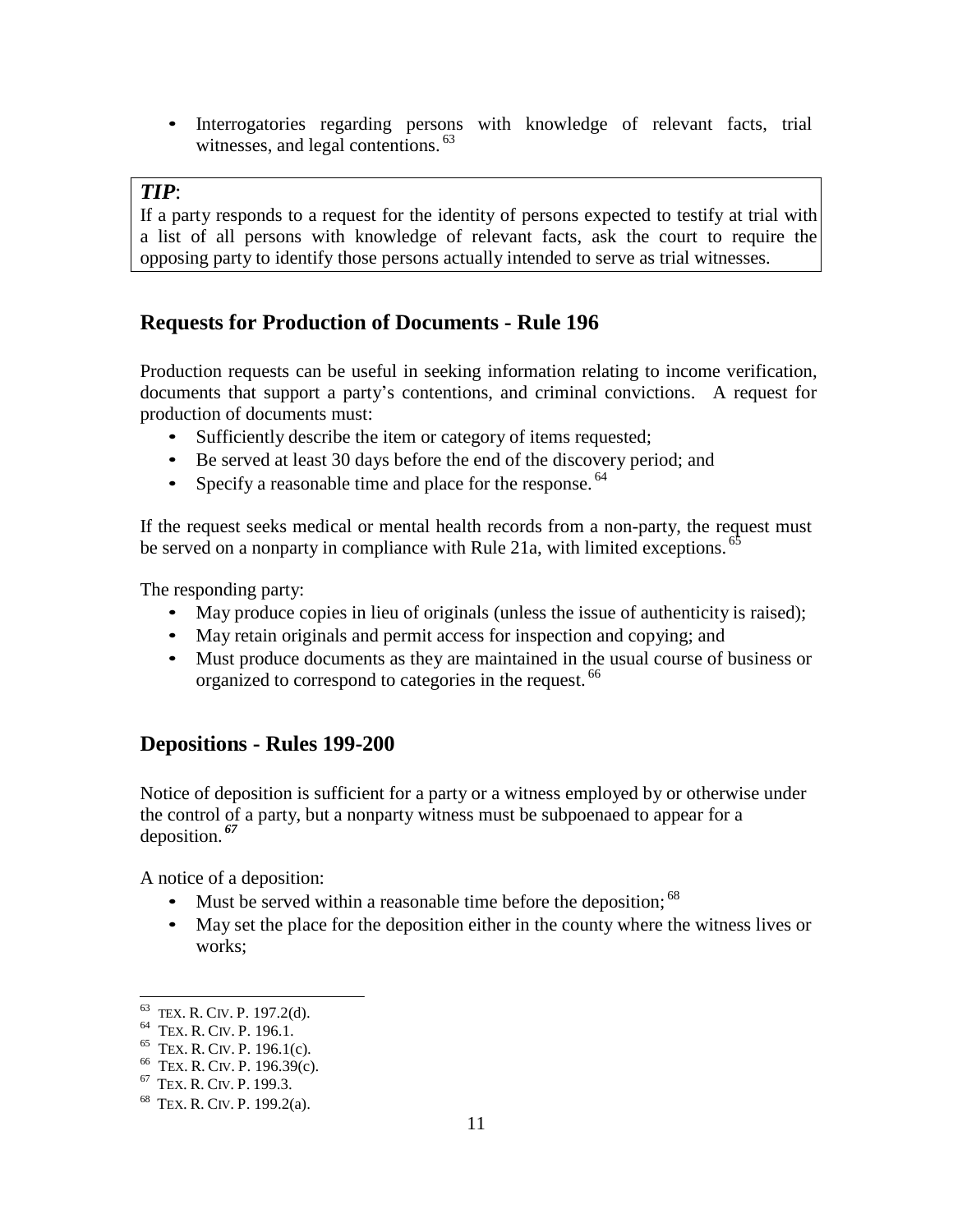- May require a witness who is a party, or a person designated by a party under Rule 199.2(b)(1), to appear in the county where the suit is filed; and
- May require a witness to appear in the county where the witness is served or within 150 miles of that location, if the witness is not a Texas resident or is transient; and
- May set the deposition at any convenient location directed by the court. <sup>69</sup>

On receipt of a deposition notice, agency attorneys should always notify the individual named immediately because notice served on a party's attorney is valid service.<sup>70</sup> Any objection to the time and place of the deposition must be made by filing a motion for protective order or a motion to quash. If filed by the third business day after service of notice, this objection effectively delays the oral deposition until an order on the motion has been entered.<sup>71</sup>

When a deposition notice names an organization, the notice of deposition must describe with reasonable particularity the matters on which the examination is requested. response the entity must designate one or more persons who will testify and identify what matters each person will testify to, within a reasonable time before the deposition.  $^{72}$ 

Only the following objections to questions are permitted during a deposition:

- Objection, leading; and
- Objection, form.  $^{73}$

Any other objections to the deposition testimony can be made at trial.

Objections to form include that the question:

- Assumes facts not in evidence:
- Misquotes deponent;
- Is argumentative;
- Calls for speculation;
- Is vague, confusing or ambiguous;
- Is compound;
- Has been asked and answered; and
- Is too general.

The only objection to testimony is that is it nonresponsive.<sup>74</sup>

Lawyers are not allowed to coach a witness and no private conferences are allowed except to determine whether a privilege should be asserted.<sup>75</sup>

<sup>&</sup>lt;sup>69</sup> TEX. R. CIV. P. 199.2(b)(2).

 $70$  TEX. R. CIV. P. 199.3.

<sup>71</sup> TEX. R. CIV. P. 199.4.

 $72$  TEX. R. CIV. P. 199.2(b)(1)

 $73$  TEX. R. CIV. P. 199.5(e).

 $74$  TEX. R. CIV. P. 199.5(e).

<sup>&</sup>lt;sup>75</sup> TEX. R. CIV. P. 199.5(d), (f).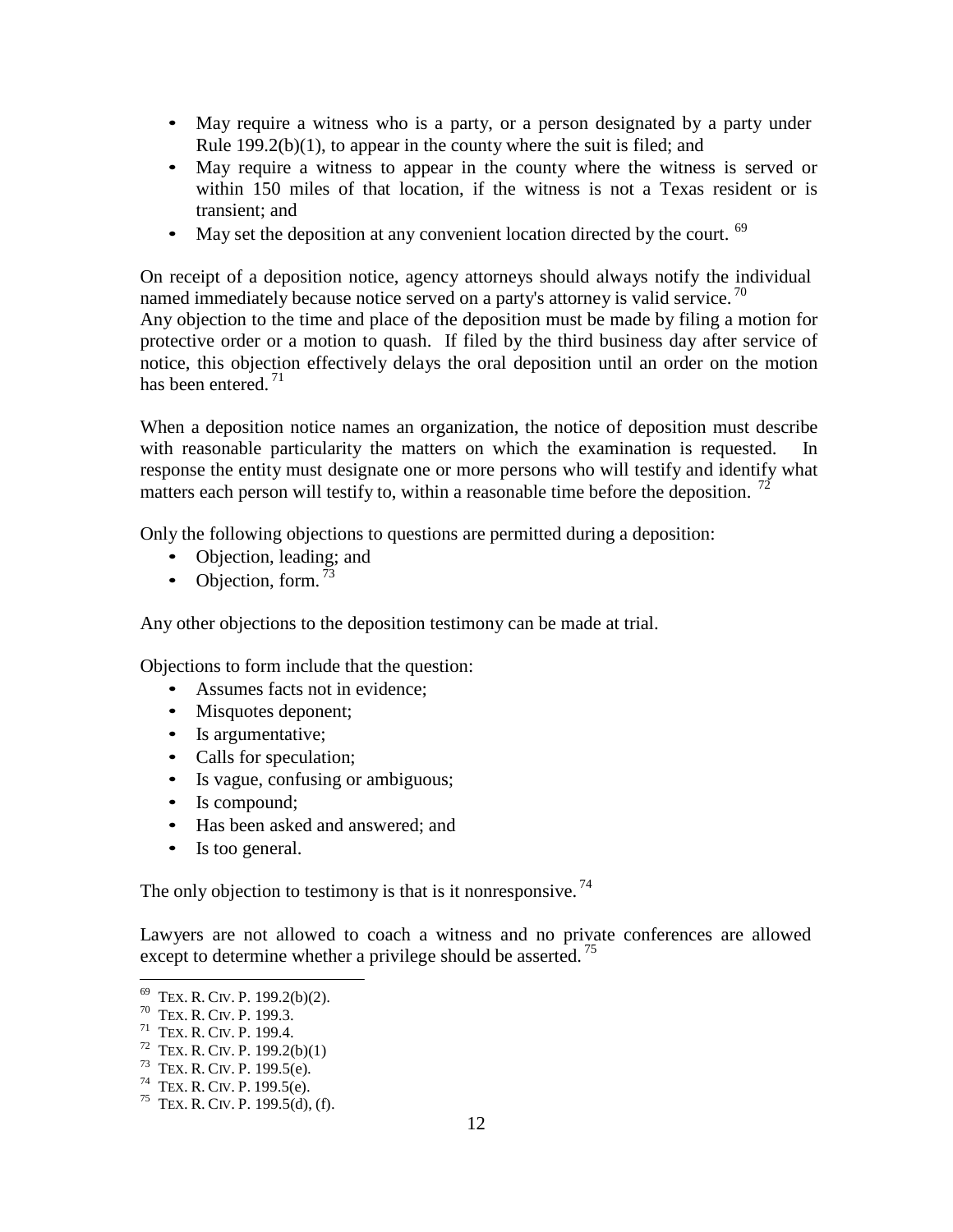An attorney may instruct a witness not to answer a question only:

- If necessary to preserve a privilege;
- To comply with a court order;
- To protect a witness from an abusive question or one for which any answer would be misleading; or
- To suspend the deposition to obtain a court ruling on a contention that the deposition is being conducted in violation of applicable rules.<sup>76</sup>

A deposition on written questions can be an effective alternative to an oral deposition, particularly where a witness has knowledge of salient facts that can be readily documented. <sup>77</sup> This can be used for a party or nonparty. <sup>78</sup> As with any deposition, a nonparty must be subpoenaed.<sup>79</sup> A notice of deposition with the direct questions to be asked must be served on the witness and all parties and the deposition officer at least 20 days before the deposition is taken.  $80$  Objections must be made within 10 days after service of the notice. This discovery tool can be used for an out of state witness, using a deposition officer authorized in the state where the deposition is to be taken.  $81$  This option may facilitate admission of drug testing results from an out of state facility, if the written questions elicit adequate information.<sup>82</sup>

#### <span id="page-12-0"></span>**Requests for Physical and Mental Examinations- Rule 204**

In a DFPS suit (among others), on motion by a party or the court's own initiative, the court may appoint:

- One or more psychologists or psychiatrists to examine a child or another other party to the suit; and/or
- A qualified expert to test and determine paternity. <sup>83</sup>

#### <span id="page-12-1"></span>**Discovery from Nonparties- Rule 205**

Discovery is only available from a nonparty by means of:

- A court order under Rules 196.7 (request for entry on land), 202 (depositions before suit) or 204 (physical and mental examinations); or
- With service of a subpoena to compel an oral deposition or deposition on written questions, request for production of documents or tangible things served with a

<sup>&</sup>lt;sup>76</sup> TEX. R. CIV. P. 199.5(f), (g).

<sup>&</sup>lt;sup>77</sup> TEX. R. CIV. P. 201.1.

<sup>&</sup>lt;sup>78</sup> TEX. R. CIV. P. 205.1; 205.2.

<sup>&</sup>lt;sup>79</sup> TEX. R. CIV. P. 200.2.

<sup>80</sup> TEX. R. CIV. P. 200.3.

<sup>&</sup>lt;sup>81</sup> TEX. R. CIV. P. 201.1.

 $82$  This might include the witness's knowledge of procedures for obtaining and tracking specimens, the testing protocol, equipment used, supervision and training of employees who perform testing, record keeping and reliability of test results.

<sup>&</sup>lt;sup>83</sup> TEX. R. CIV. P. 204.4.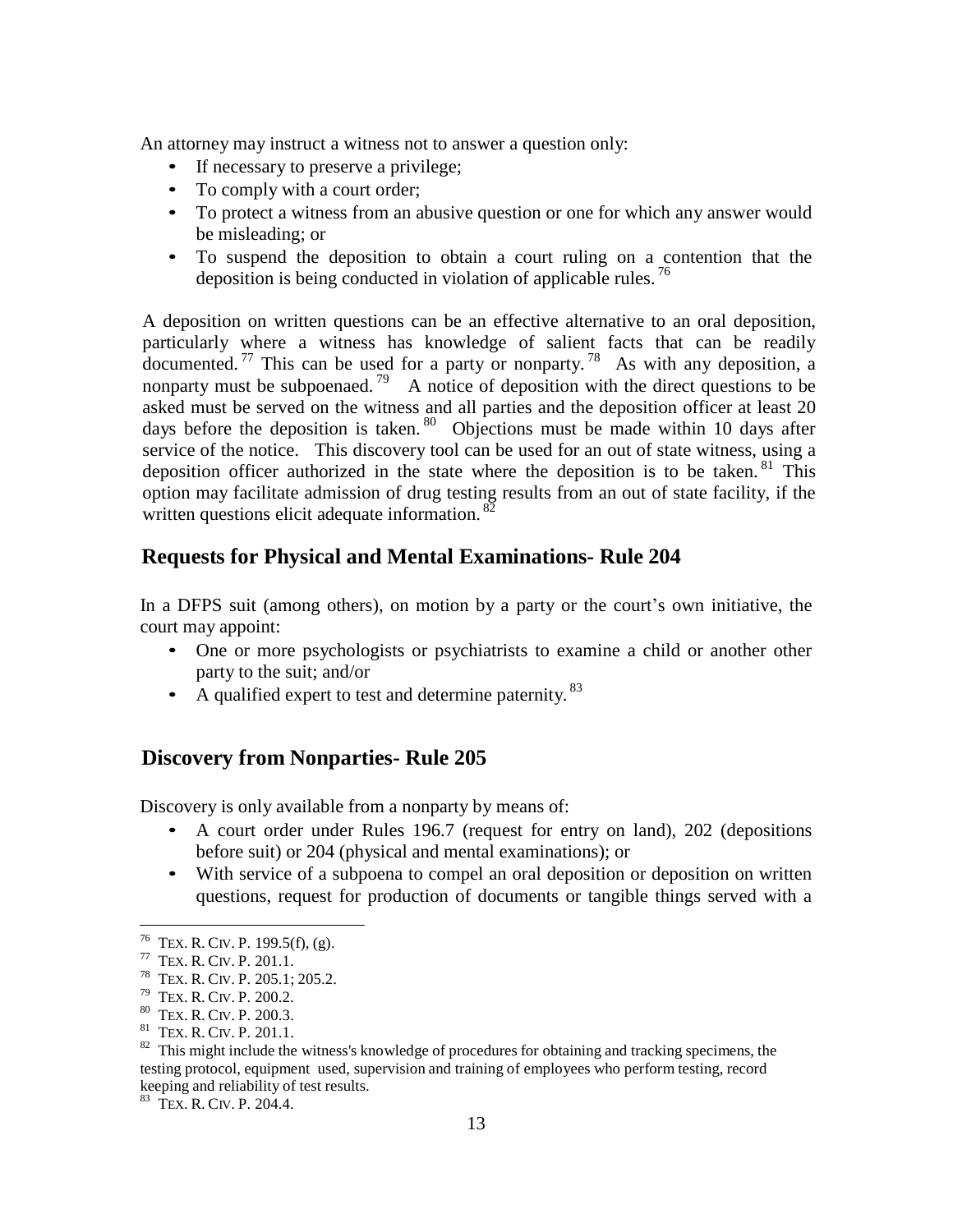notice of deposition, or request for production of documents or tangible things served under Rule 205.1.<sup>84</sup>

A deposition subpoena for a nonparty must be served on the nonparty and all parties.  $85$  A request for production of documents or tangible things without deposition must be served on a nonparty no later than 30 days before end of the discovery period.<sup>86</sup> If a request to a nonparty seeks production of medical or mental health records of another nonparty, the requesting party must serve the person whose records are at issue unless limited exceptions apply. The nonparty's reasonable costs of production must be reimbursed by the requesting party.  $87$ 

## <span id="page-13-0"></span>**Experts – Rule 195**

Special rules govern the exchange of information about expert witnesses in the discovery process. Information about experts is only available through:

- Requests for disclosure;
- Depositions; and
- Court-ordered reports. <sup>88</sup>

Unless otherwise ordered by the court, the deadline for designation of experts is the later of:

- 30 days after receipt of the request;
- 90 days before the end of discovery period, as to testifying experts for a party seeking affirmative relief (*e.g.* DFPS); and
- $\bullet$  60 days before end of discovery period for other experts.  $89$

The scope of discovery involving testifying experts (or consulting experts whose work has been reviewed by a testifying expert) includes:

- Name and contact information:
- Subject matter of testimony and facts known by the expert that form the basis of the expert's opinion, regardless of how or when the information was acquired;
- Expert's mental impressions and opinions made in connection with the case and methods used to derive such opinions;
- Any bias of the witness; and
- All documents, tangible things, models or data compilations reviewed by or prepared by or for the expert in anticipation of testimony. <sup>90</sup>

<sup>&</sup>lt;sup>84</sup> TEX. R. CIV. P. 205.1.

<sup>&</sup>lt;sup>85</sup> TEX. R. CIV. P. 205.2.

<sup>&</sup>lt;sup>86</sup> TEX. R. CIV. P. 205.3(a).

 $87$  TEX. R. CIV. P. 205.3(f).

<sup>&</sup>lt;sup>88</sup> TEX. R. CIV. P. 195.1; 195.4; 195.5.

<sup>89</sup> TEX. R. CIV. P. 195.2.

 $90$  TEX. R. CIV. P. 192.3(e).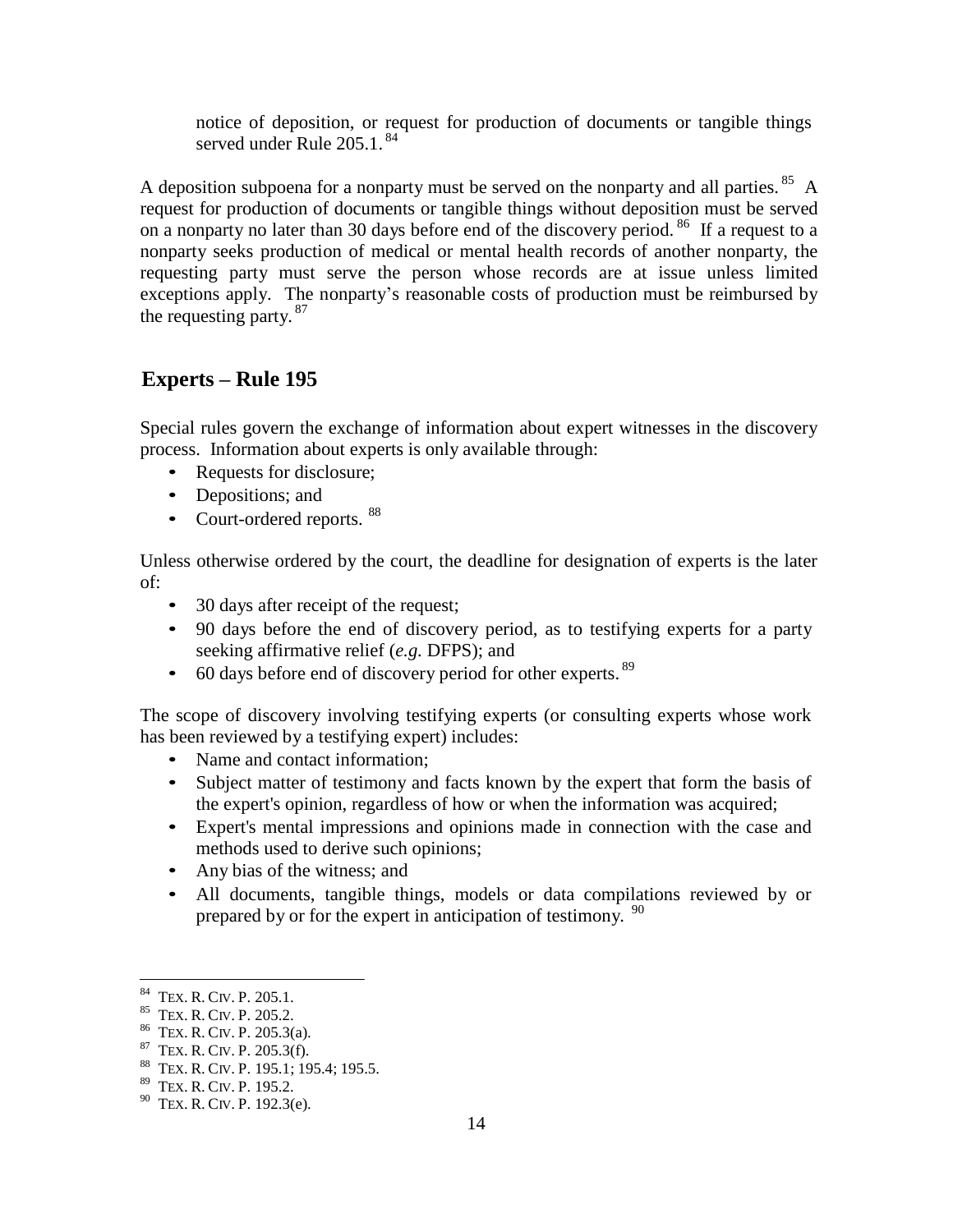If a testifying expert witness is retained or otherwise within the control of the responding party, a party can obtain the following information through a request for disclosure,:

- Name and contact information;
- The subject matter, general substance of the expert's mental impressions and opinions, and a brief summary of the basis for such;
- All documents, evidence, reports, and materials which have been provided to, reviewed or prepared by the expert; and
- The expert's current resume and bibliography.  $91$

If a testifying expert is not retained or employed by the responding party, in lieu the substance of the experts impressions and opinions and a summary of the basis for such, the responding party must provide documents reflecting this information.  $92$ 

In contrast, information about a consulting expert, who is employed to aid in trial preparation but is not intended to testify and whose opinions have not been reviewed by a testifying expert, is protected by the work product privilege.  $93$  This includes a consulting expert's identity, mental impressions and opinions, unless these opinions or impressions are provided to a testifying expert.

As a party seeking affirmative relief, DFPS must make a designated expert witness available for deposition as follows:

- If no report is provided, the party must made the expert available for deposition "reasonably promptly" after the expert is designated; or
- If the expert's report is provided when the expert is designated, the expert need not be made available for deposition until "reasonably promptly" after all other experts have been designated.<sup>94</sup>

The court may also order that an expert's opinions, data, observations and the like be reduced to written or other tangible form.  $95<sup>2</sup>$  The same duty to amend or supplement discovery applies to discovery regarding expert witnesses.

## <span id="page-14-0"></span>**Enforcement**

As part of any action to compel discovery, the moving party must include a certificate demonstrating that the parties made a reasonable effort to resolve the dispute without

<sup>&</sup>lt;sup>91</sup> TEX. R. CIV. P. 194.2(f) *In re M.H.*, 319 S.W. 3d 137 (Tex. App.— Waco 2010)(pediatrician from University of Texas medical school designated to provide expert consultation regarding abuse and neglect for Child Protective Services [Forensic Assessment Center Network] is a retained expert for purposes of the discovery rules).

<sup>92</sup> TEX. R. CIV. P. 194.2(f).

 $93$  TEX. R. CIV. P. 192.3(e).

<sup>&</sup>lt;sup>94</sup> TEX. R. CIV. P. 195.3.

<sup>&</sup>lt;sup>95</sup> TEX. R. CIV. P. 195.5.